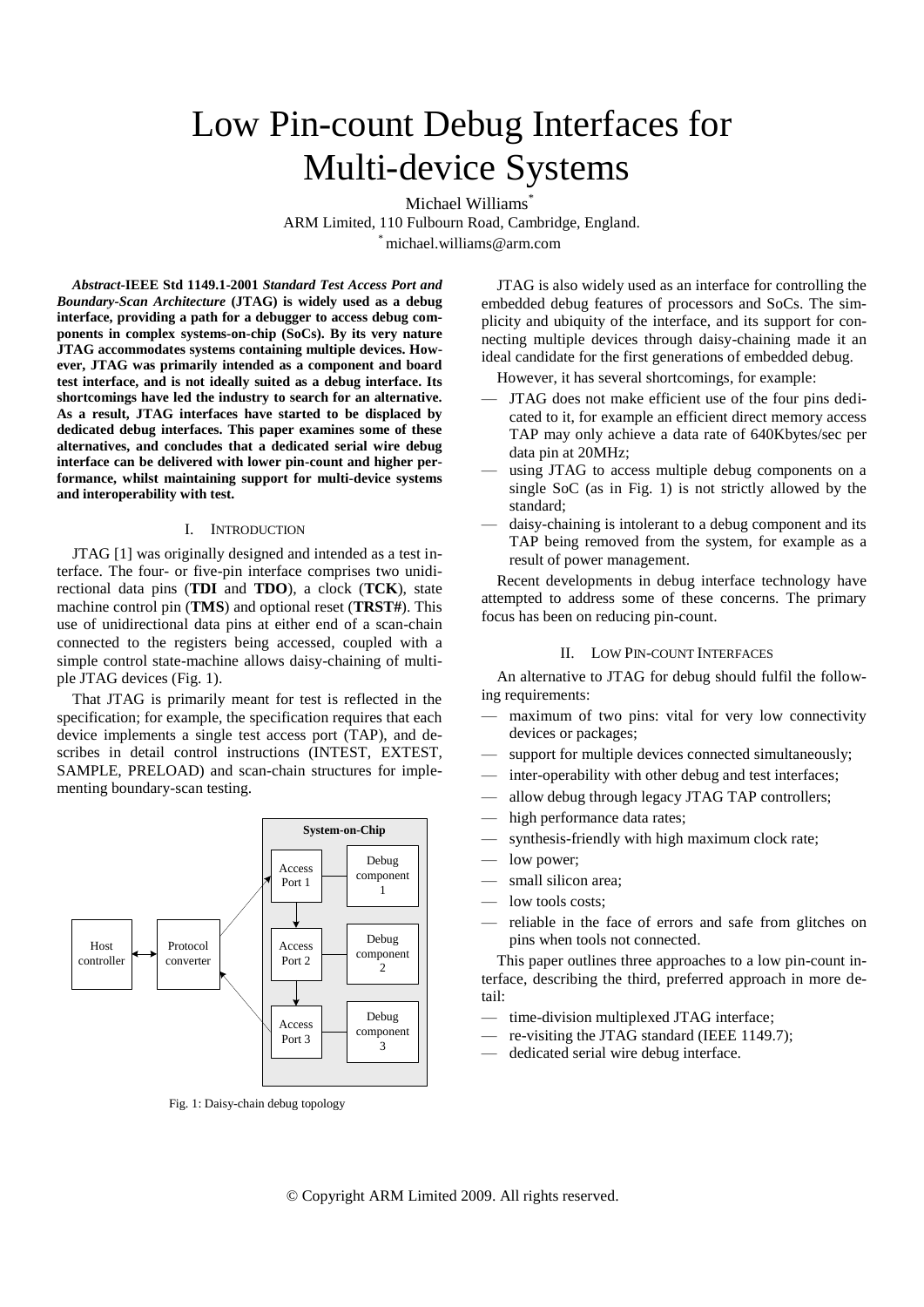# <span id="page-1-2"></span>*A. Multiplexed JTAG Interface*

One approach to reducing the pin-count for the debug interface is to multiplex the JTAG interface in the time domain.

The JTAG interface has three functional pins (**TDI**, **TDO** and **TMS**) each of which carries a data value that can be valid on every clock cycle.

Dividing the clock by three enables each of these data values can be presented in turn on a shared data pin, thereby reducing the pin count from four pins to only two.

This scheme has several obvious disadvantages:

- it reduces the bandwidth by a factor of three, reducing debug performance;
- does not allow daisy-chaining of devices, making debug of multi-device systems very difficult;
- it requires turnaround of the data pin from host to target drive in a single data cycle, limiting the maximum operating frequency and further impacting performance.

The scheme maintains compatibility with JTAG test, but the increased tester time is probably prohibitive.

#### *B. Re-visiting the JTAG Standard, IEEE 1149.7*

The IEEE 1149.7 *Draft Standard for Reduced-pin and Enhanced-functionality Test Access Port and Boundary Scan Architecture* [2] extends the 1149.1 standard with support for:

- multiple power modes:
- system level bypass;
- star topology;
- two-pin operation.

IEEE 1149.7 describes six classes of compliance [\(Fig. 2\)](#page-1-0). These classes are hierarchical, meaning that a device wishing to benefit from the T4 two-pin operation must also implement all of T0-T3, even though the device is targeted at debug and not test.

This paper only provides a brief overview of IEEE 1149.7; for a more detailed introduction, see [3].

#### *Star topology*

A star topology [\(Fig. 3\)](#page-1-1) supports true power and clock isolation; the access port or ports can be isolated from the power and clocks of the components being debugged, continuing to function even when power is removed from the component.

It also provides higher performance than daisy-chain to-



<span id="page-1-0"></span>Fig. 2: IEEE 1149.7 compliance classes



Fig. 3: Debug star topology

<span id="page-1-1"></span>pology, as there is no need for un-addressed components to be in a "pass through" bypass state.

IEEE 1149.7 provides commands to select a component to address in star topology.

## *Command protocol*

IEEE 1149.7 operation is controlled by command sequences sent over the JTAG interface. Because of the need for backwards compatibility with IEEE 1149.1, these sequences consist of:

- special paths through the JTAG TAP state machine that are benign if sent to an IEEE 1149.1 implementation that has just been reset;
- out-of-band messaging using clock as data and data as clock: by holding the clock signal **TCK** HIGH and toggling the **TMS** signal, control messages can be sent out of band of the data stream.

Out-of-band messages are used in two-pin operation to change data multiplexing mode. This effectively embeds the clock in the data signal, which is problematic for standard synthesis flows. They are also used to provide *online* and *offline* state selection.

IEEE 1149.7 also supports online and offline state selection using the *unlikely data sequence* approach described herein in *[Selecting a device from dormant mode](#page-4-0)*.

#### *Data multiplexing*

In two-pin operation, IEEE 1149.7 uses only the **TCK** and **TMS** pins. In this mode of operation, the pins are named **TCKC** and **TMSC**, respectively. **TDI** and **TDO** data can be multiplexed onto **TMSC** in a manner similar to that described herein in *[Multiplexed JTAG Interface](#page-1-2)*.

Thus **TMSC** is a bidirectional data pin. To support this, IEEE 1149.7 specifies that **TMSC** is not driven for the second phase of each clock cycle, and must either be sampled on the rising edge of **TCKC**, or held by bus keepers to be sampled on the falling edge.

This phase is used for turnaround on the bidirectional pin. This need to establish a stable signal level in a half a clock cycle impacts the maximum operating frequency of the interface. [\(Fig.](#page-2-0) 4.)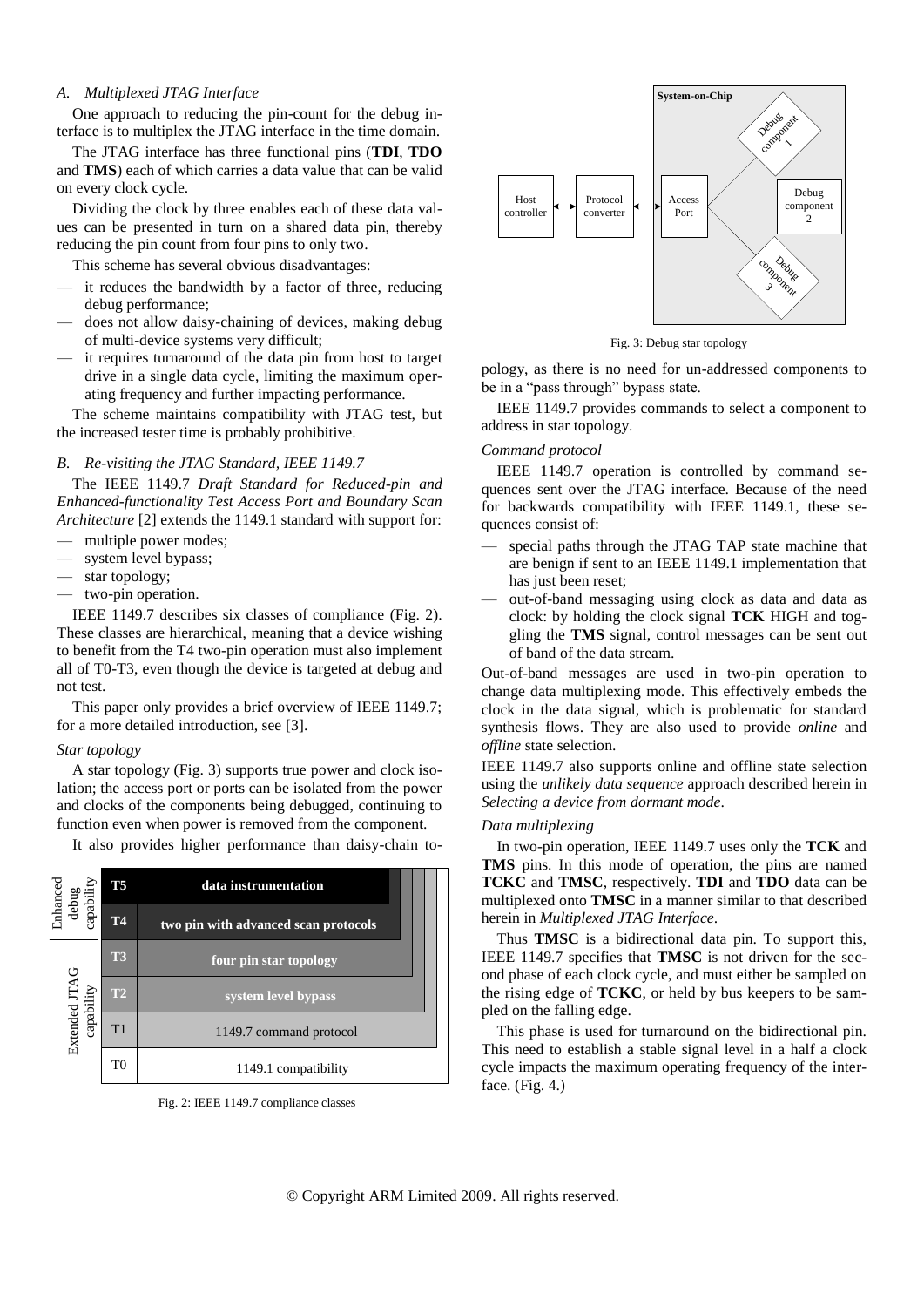

Fig. 4: IEEE 1149.7 T4 two-pin protocol, TAP.7 Advanced Protocol Optimized Scan Format 1 (OScan1)

<span id="page-2-0"></span>However, a more detailed analysis of the way JTAG is used, particularly for debug, allows optimizations to be made:

- when not in or entering a *Shift* state, the values on **TDI** and **TDO** are irrelevant and can be omitted;
- when in a *Shift* state, **TMS** is held HIGH until ready to exit the *Shift* state; hence **TMS** may be omitted;
- for many scans, only **TDI** or only **TDO** is relevant for part or most of the scan; hence either may be omitted.

To accommodate these optimizations, IEEE 1149.7 level T4 describes various *optimized scan formats* (OScan) and *segmented scan formats* (SScan), use of which can improve scan performance by a factor of at least two. The standard does not require implementation of all scan formats.

## *C. Dedicated Serial Wire Debug Interface*

To address the issues with JTAG, ARM Ltd. (Cambridge, England) took a fundamentally different approach. A packetbased protocol, *Serial Wire Debug* (SWD) was developed [4], [5].

SWD replaces the four-pin JTAG debug port with a clock plus a single bidirectional data pin, providing a dedicated packet-based debug interface that encompasses all the normal JTAG debug functionality.

This interface is now considered in more detail.

## III. SERIAL WIRE DEBUG IN DETAIL

During the development of the *ARM® CoreSight™ debug architecture* [6], [7], the opportunity was taken to analyze the areas in which the requirements for debug and trace differed from those for test, and to design a debug interface protocol appropriately. The result of this detailed analysis is the SWD protocol.

Although it was developed as part of the CoreSight debug architecture, SWD is defined as a standard independent of CoreSight. Two versions of the protocol are defined: SWD protocol version 1 and SWD protocol version 2.

To understand how the SWD protocol was developed, it is necessary to first provide an overview of the CoreSight debug architecture.

#### *A. CoreSight debug architecture overview*

The most significant change introduced with CoreSight and SWD was a move from using a serial scan interface to using a bus-based approach for on-chip debug control and access.

This modular approach allows for SoCs that consist of multiple IP blocks from multiple vendors often using multiple clock and power domains. Each block provides register-based access to debug configuration and status information: this provides a more consistent programmers' model and eases software development. These same registers can also be accessed by the CPU itself, giving additional flexibility.

The star topology of a bus [\(Fig.](#page-1-1) 3) also supports true power and clock isolation, which is important in all application areas, in particular mobile, as the market drives devices to reduce standby power consumption. It is possible to powerdown individual blocks of logic or control the clocks independently, including when debugging.

#### *ADIv5*

Previous incarnations of JTAG debug ports on ARM processors were described as the *ARM Debug Interface*. For instance, the JTAG port on ARM11™ processors is known as ADIv4.

Decoupling the external debug interface from the internal bus-based debug and trace infrastructure allows the interface to be described independently.

The resulting *ARM Debug Interface v5* (ADIv5) [4] allows tools compatibility across a range of processors without requiring a full implementation of the CoreSight debug architecture.

## *Debug Access Port*

The external debug interface (for example, SWD) is decoupled from the internal bus-based debug and trace infrastructure by a *Debug Access Port* (DAP).

[Fig.](#page-2-1) 5 shows the basic structure of an ADIv5 DAP. The external debug interface to the SoC can be any communications interface, such as JTAG or SWD.

The external debug interface connects to the DAP through a *Debug Port* (DP), such as an SW-DP for the SWD interface.



<span id="page-2-1"></span>Fig. 5: Debug Access Port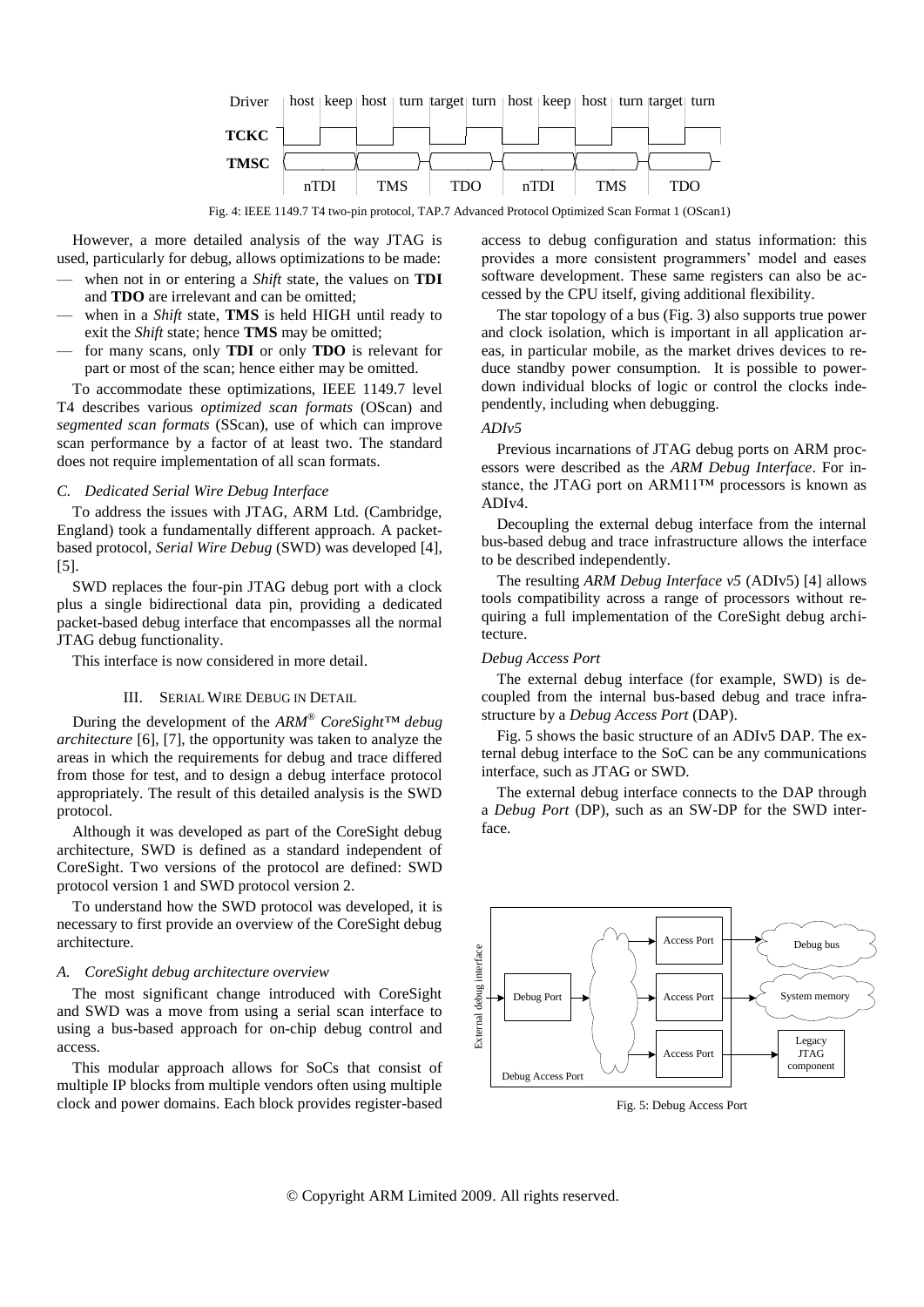

Fig. 6: Serial Wire Debug protocol, read of the ID register

<span id="page-3-0"></span>The DAP further comprises *Access Ports* (APs) which can access various slave devices, for example:

- legacy JTAG-equipped cores via a *JTAG Access Port* (JTAG-AP);
- system memory via a *Memory Access Port* (MEM-AP), such as the *AMBA Advanced High-performance Bus Access Port* (AHB-AP) or *AMBA AXI Access Port* (AXI-AP);
- bus-based debug functionality on a debug bus (including ARM Cortex processors) via a MEM-AP, such as the *AMBA 3 Advanced Peripheral Bus Access Port* (APB-AP);
- dedicated debug or other control devices, such as a *rights manager* for security-based applications, or a *built-in self-test (BIST) controller* for packet-based test.

## *B. Serial Wire Debug protocol version 1*

Decoupling the external debug interface from the internal bus-based debug and trace infrastructure also allowed the CoreSight developers to optimize the physical protocol to match the external interface. As a result, a packet-based protocol was developed.

Like IEEE 1149.7 SWD protocol uses a bidirectional data pin; however, unlike IEEE 1149.7, the host-to-target and target-to-host phases are kept quite separate in the protocol, allowing for fewer turnarounds on this pin.

Thus the wire protocol passes data between the target system and the debugger in a highly efficient way. [Fig.](#page-3-0) 6 shows a read. Writes from the debugger to the target system are similarly efficient: the turnaround cycle follows the target response but no further turnaround is needed between the



<span id="page-3-1"></span>Fig, 7: SWJ-DP conceptual model

data and the next command header.

#### *Serial Wire/JTAG Debug Port*

SWD allows for an easy and risk-free migration from JTAG, as the data signal **SWDIO** and clock **SWCLK** can be overlaid on the JTAG **TMS** and **TCK** pins.

The *Serial Wire/JTAG Debug Port* (SWJ-DP) provides a mechanism to select between JTAG and SWD interfaces. This enables bi-modal devices that provide both SWD and JTAG interfaces without additional pins.

In logical terms, the SWJ-DP consists of a wrapper around the JTAG-DP and SW-DP. Its function is to select JTAG or SWD as the interface. [Fig,](#page-3-1) 7 shows such a logical arrangement.

The use of a JTAG debug interface must be maintained in where it is vital to:

- enable inclusion in an existing scan chain;
- enable the device to be cascaded with legacy devices which use JTAG for debug, although this can also be supported using a JTAG access port [\(Fig.](#page-2-1) 5);
- enable use of legacy tools, for example TAPs accessed by *Automatic Test Equipment* (ATE).

An SoC fitted with SWJ-DP support can be connected to legacy JTAG equipment without modification. If an SWD tool is available, then only two pins are required. The two additional JTAG pins are therefore released for alternative functions.

The switching scheme is arranged so that an SWD debugger is able to connect by sending a specific sequence on **TMS**. The sequence has no effect on JTAG devices, as it is arranged so that the JTAG TAP never leaves the "top-4" states (*Test-Logic-Reset*, *Run-Test/Idle*, *Select-IR-Scan* and *Select-DR-Scan*). SWD defines a similar SWD-to-JTAG sequence.

## *C. Multi-drop Serial Wire Debug*

SWD protocol version 1 is a simple point-to-point architecture, supporting connection between a single host and a single device.

The only way you can access multiple devices is by using multiple, independent connections from the host. In more complex systems, this has a number of disadvantages:

- it complicates the physical connection standard, by having variants with different numbers of connections;
- it increases the number of pins required on a package with multiple dies inside;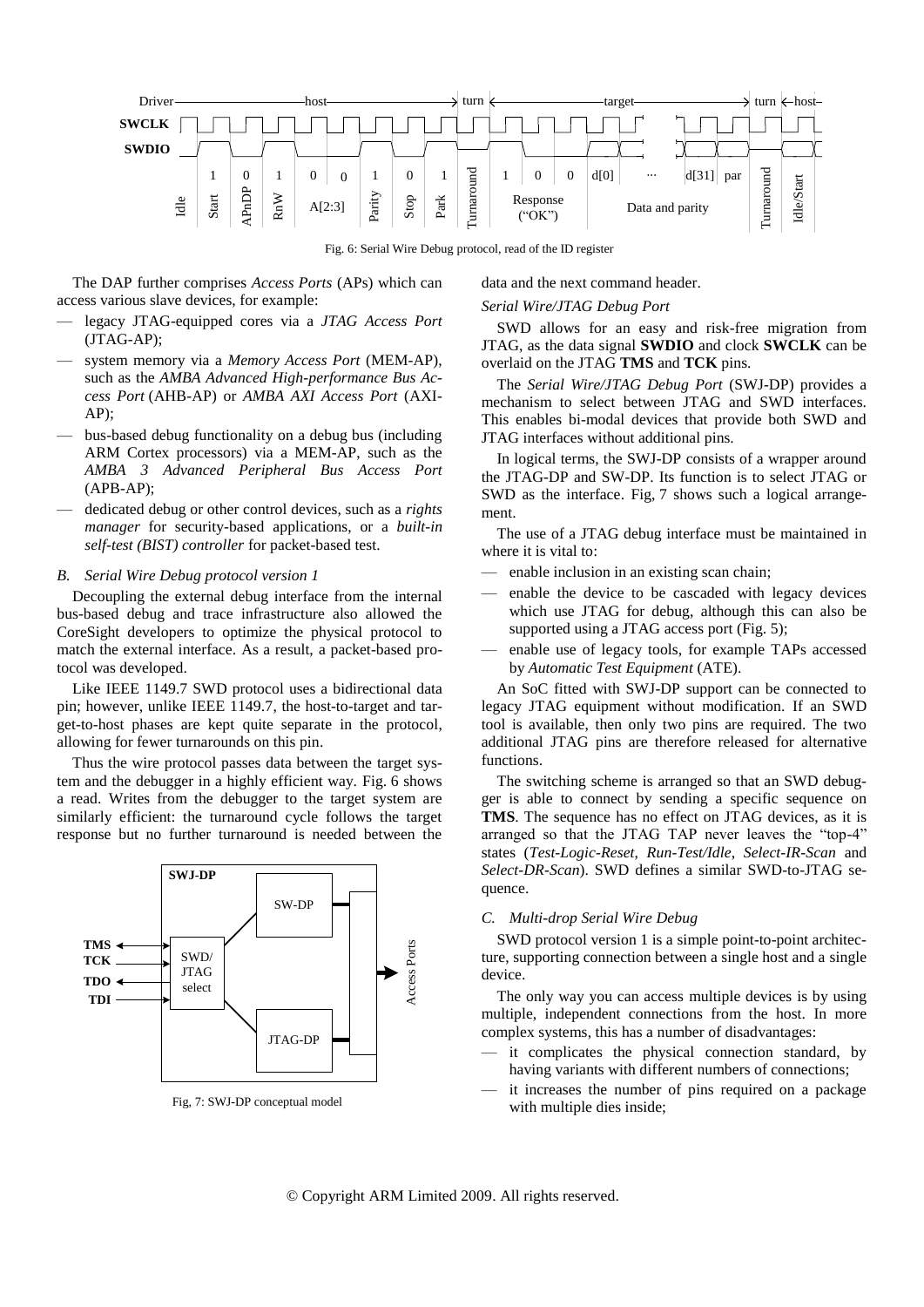- it increases the number of pins required on the connector on the device PCB; this may be unacceptable where size is a limiting factor;
- it makes it difficult to integrate multiple independent platforms accessed by SWD into the same chip.

To solve requires a connection that can be shared between multiple SWD devices. SWD protocol version 2 [8] adds such a *multi-drop* capability, which:

- enables a two wire host connection to communicate simultaneously with multiple devices;
- is synthesis friendly, implemented using single-edge clock and separate bidirectional data;
- permits a device to power down completely while that device is not selected;
- is backwards-compatible: provision of multi-drop support in a device does not break point-to-point compatibility with existing host equipment that does not support multi-drop extensions;
- prevents multiple devices from driving the wire simultaneously, and continues to support the wire being actively driven both HIGH and LOW, maintaining a high maximum clock speed;
- enables multi-drop connections sharing a connection with devices that do not implement SWD;
- enables an effectively unlimited number of devices to be connected simultaneously, subject to electrical constraints [\(Fig.](#page-4-1) 8).

# *Dormant operation and interoperability with other protocols*

SWD protocol version 2 defines a *dormant mode* operating state. Using dormant mode allows the target to be placed into a quiescent state. A debugger selects the required device and protocol, and when it has finished with the device, places it back into dormant mode.

There is no requirement for all the devices on the shared connection to implement SWD protocol. They must implement a protocol that provides a quiescent state with a mechanism for entering and leaving that state that is compatible with, but not necessarily identical to, the SWD dormant mode selection protocol. In IEEE 1149.7 a compatible dormant mode is known as *offline state*.

This allows multiple JTAG TAP, SWD, and SWJ devices to share a physical connection to a host, as shown in [Fig.](#page-4-2) 9. These different devices may be in different packages, on different dies in a single package, or on a single die: for instance, implementing CoreSight debug and boundary-scan test with a single connection.

#### <span id="page-4-0"></span>*Selecting a device from dormant mode*

When in dormant mode, a device is listening for a *selection message*. However, some other device will be actively using the interface, and hence it is important that data traffic on the interface is not mistaken for the selection message.

In choosing a selection message, the designers of multidrop SWD were aware of the requirement to support multiple protocols, in particular IEEE 1149.7.

IEEE 1149.7 out-of-band messages were rejected as they require complicate the implementation by using clock as data.

Hence the designers of multi-drop SWD chose an *unlikely data sequence* approach. The selection message consists of a 128-bit *selection alert*, followed by a *protocol selection command*. This selection alert method has been adopted by IEEE 1149.7, and multi-drop SWD has adopted the IEEE 1149.7 protocol selection command, ensuring compatibility between the two protocols.



<span id="page-4-1"></span>Fig. 8: Multi-drop Serial Wire Debug

The selection alert sequence was set to 128-bits long to



<span id="page-4-2"></span>Fig. 9: Multiple JTAG, SW, SWJ (multi-drop) and other protocol devices on a shared connection

© Copyright ARM Limited 2009. All rights reserved.